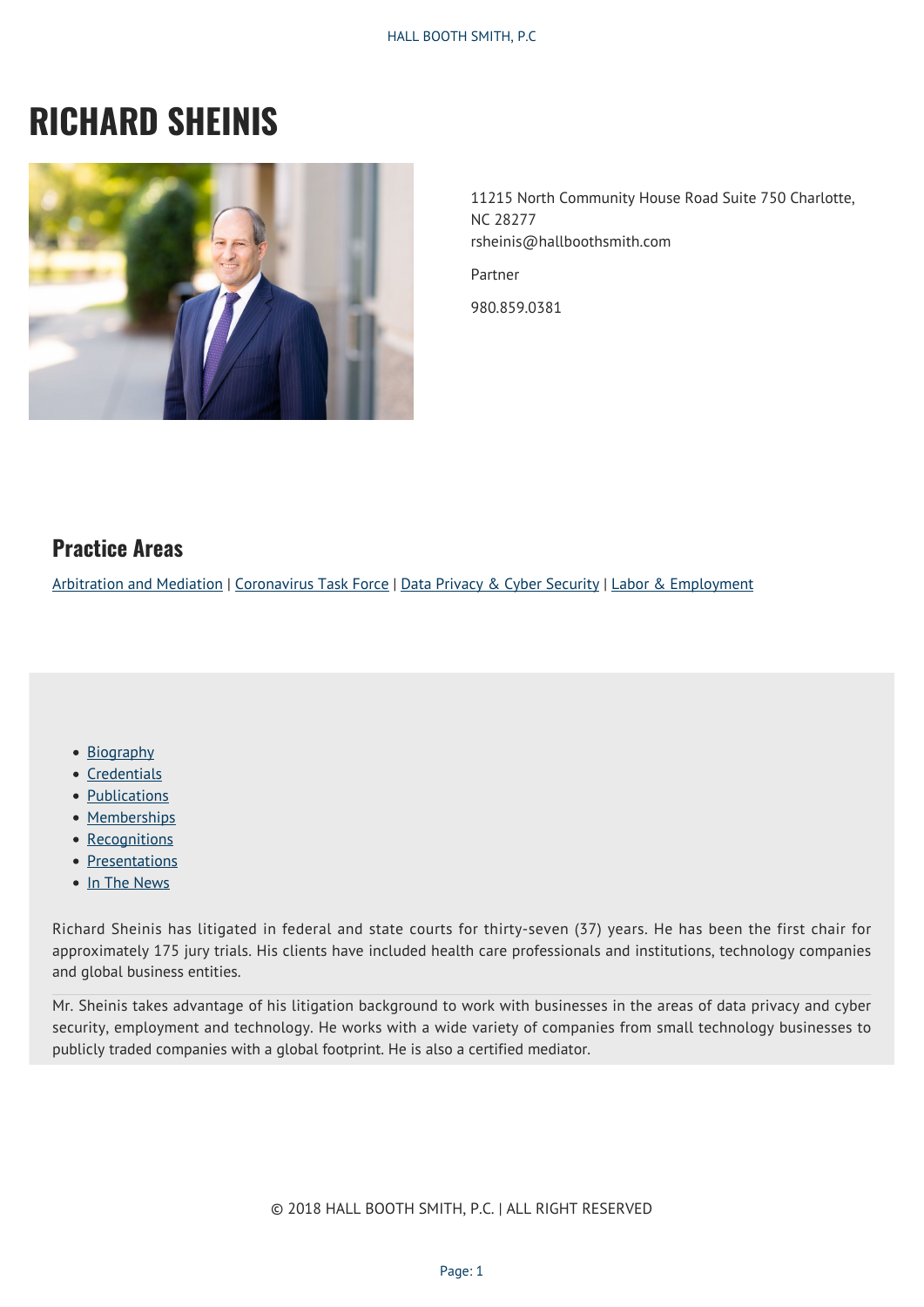### **ADMITTED**

- Georgia
- Tennessee
- North Carolina
- 11th Circuit Court of Appeals
- U.S. District Court, Northern District of Georgia
- U.S. District Court, Middle District of Georgia

## **EDUCATION**

- B.A., State University of New York at Binghamton, 1980
- J.D., Duke University School of Law, 1983

## **CERTIFICATIONS**

- Certified Information Privacy Professional (CIPP/US), International Association of Privacy Professionals
- Certified Information Privacy Technologist (CIPT), International Association of Privacy Professionals
- Fellow of Information Privacy, International Association of Privacy Professionals

## **PUBLICATIONS**

- Data Protection and Privacy Weekly- A weekly newsletter that Mr. Sheinis sends out with the latest updates on Data Protection and Cyber Security. [Click here if you'd like to subscribe.](http://visitor.r20.constantcontact.com/manage/optin/ea?v=001Nz0SB4C347NlMHGmCwRABQ%3D%3D)
- ACC Docket, February 2022. "[8 Considerations for Building a Strategic Privacy Program"](https://hallboothsmith.com/8-considerations-for-building-a-strategic-privacy-program-acc-docket/)
- Law360, August 2021. ["17 Best Practices For Defending Against Ransomware Attacks"](https://hallboothsmith.com/wp-content/uploads/2021/08/HBS_Sheinis-Lawrence-and-Langhorne-in-Law360_08-16-21.pdf)
- Hospitality Upgrade magazine, Spring 2015. ["The Cyber Threat: Landscape for 2015,](http://www.hallboothsmith.com/pdf/hospitalityupgrade.Sheinis.Parker.pdf)"(p.12-24)
- Hospitality Upgrade, Winter 2014. ["Data Security Part 3: Training Staff to Reduce Risks Associated with Data Breach"](http://www.hospitalityupgrade.com/_magazine/MagazineArticles/Data-Security-Part-3-Training-Staff-to-Reduce-Risks-Associated-with-Data-Breach.asp)
- Hospitality Upgrade, Fall 2013. "[Making Your Cloud Agreement Work for You"](http://www.hospitalityupgrade.com/_magazine/MagazineArticles/Making-Your-Cloud-Agreement-Work-for-You.asp)

© 2018 HALL BOOTH SMITH, P.C. | ALL RIGHT RESERVED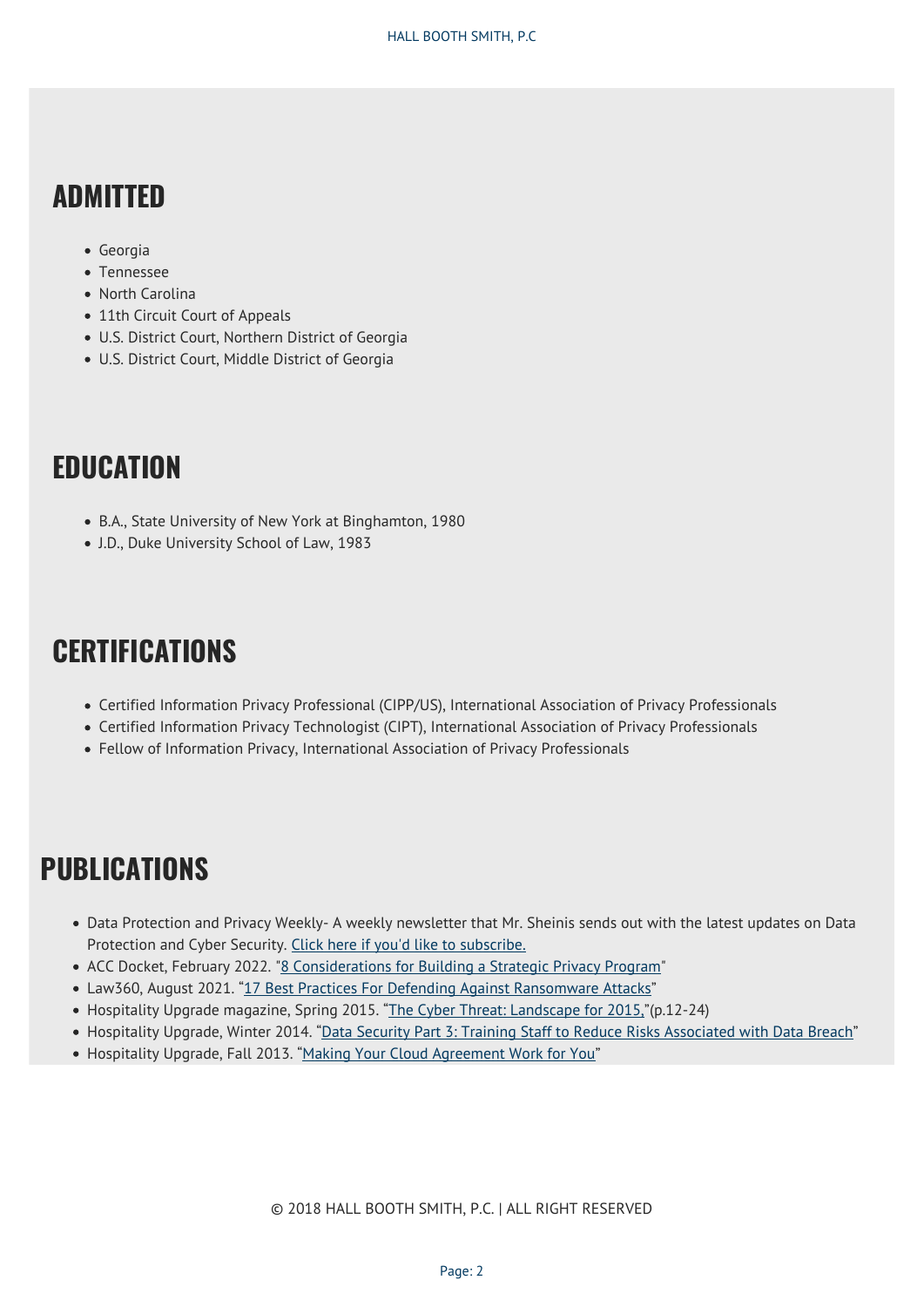- Hospitality Upgrade, Summer 2013. ["Embracing Mobility](http://www.hospitalityupgrade.com/_magazine/magazine_Detail.asp?ID=819)"
- DRI, For The Defense 2012, *"*[Data Protection in International Business"](http://www.hallboothsmith.com/pdf/May_2012_For_The_Defense_Author_Sheinis.pdf)
- DRI, For The Defense 2011, ["Enforcement of International Arbiration Awards in the United States"](http://www.hallboothsmith.com/documents/articles_whitepapers/FTD-1009-SheinisWingate.pdf)

## **MEMBERSHIPS**

- Defense Research Institute
- International Association of Privacy Professionals
- Secretary, Netherlands-American Chamber of Commerce of the Southeastern United States
- Board Member, Analytics and Big Data Society
- Hospitality Technology Next Generation

### **Recognitions**

AV® Preeminent™ Peer Review Rated by Martindale-Hubbell

### **Presentations**

- "U.S. Data Privacy Laws: How Hospitality Can Stay Current and Compliant," HT-NEXT 2021 Conference, December 15, 2021
- "Data Privacy," University of North Carolina at Charlotte's College of Computing and Informatics Data Privacy Course, December 1, 2021
- "State Data Privacy Law Update in the United States," American Hotel and Lodging Association Webinar, August 10, 2021
- "HIPAA and Cybersecurity in the Age of Telemedicine," Georgia Society of Healthcare Risk Managers, Spring Conference, May 7, 2021
- "Data Privacy Update 2021," Netherlands-American Chamber of Commerce of the Southeastern United States, April 15, 2021
- "Partnering with Cyber Insurance Before, During, and After an Event," Virtual Charlotte Technology Leadership Conference, September 10, 2020
- "COVID-19 Legislative Updates and Remote Security," Curi webinar, August 13, 2020
- ["Revised CCPA Regulations And How COVID-19 Is Affecting Data Privacy,"](https://www.youtube.com/watch?v=8_jMzjDtDJQ&t=4s) Hall Booth Smith webinar, April 7, 2020
- "State Privacy Law Update," IAPP- Charlotte Knowledge Net Chapter, October 23, 2019
- "CCPA Is Almost Here- How to Get Ready," Hall Booth Smith webinar, October 16, 2019
- "Beyond HIPAA: Cyber Threats, Hackers and Risks … and How to Protect PHI", Georgia Society of Healthcare Risk Managers, Fall Conference, September 9, 2019
- "NY SHIELD Act: How Your Data Privacy and Security Obligations Could Change," Hall Booth Smith webinar, August 20, 2019
- "How AI Is Reshaping the Future of HealthCare", Florida Society of Hospital Risk Managers and Patient Safety Annual Conference, Panel Presentation, August 15, 2019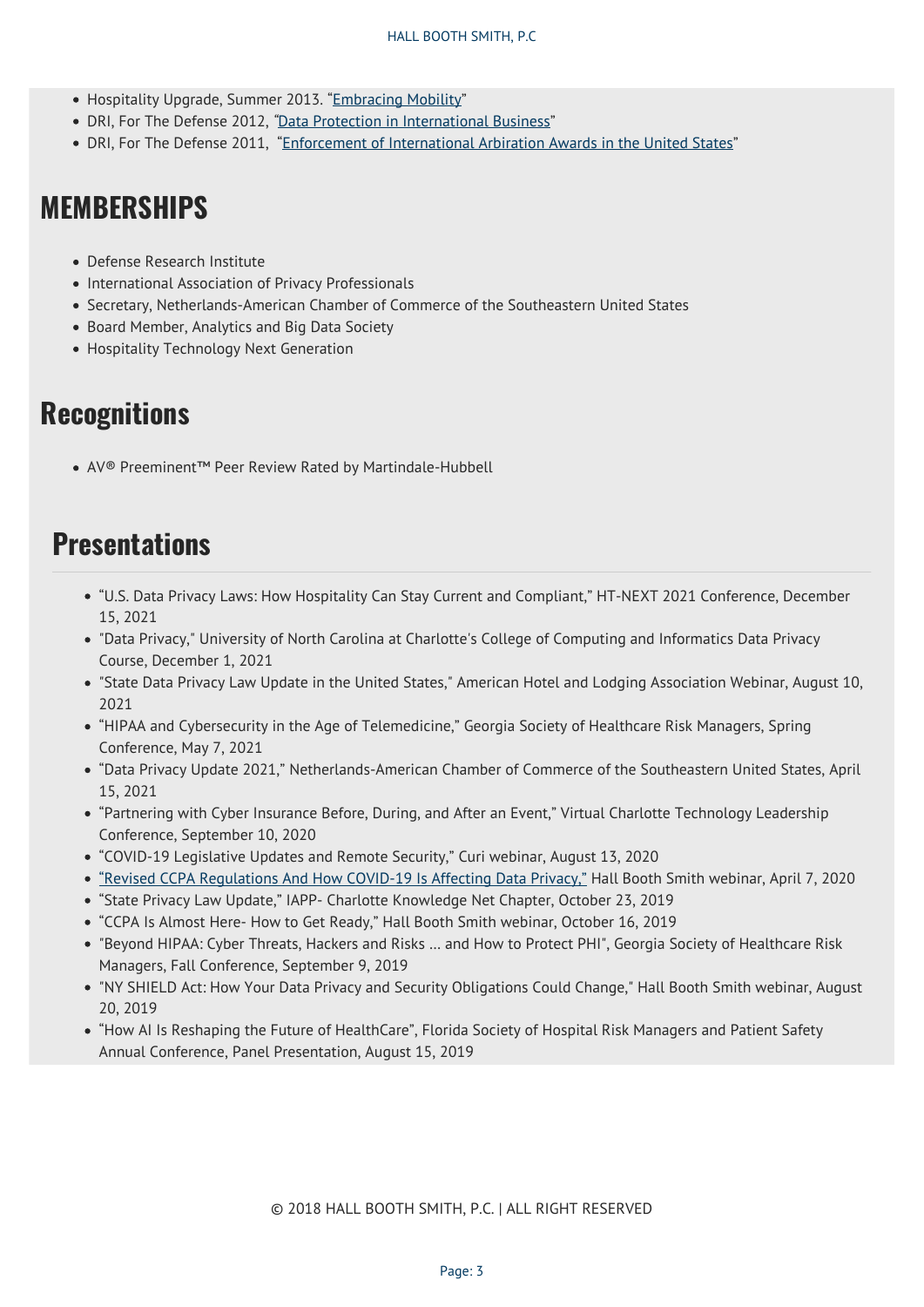#### HALL BOOTH SMITH, P.C

- "Blockchain in Hospitality: Regulatory and Governance," Hotel Technology Next Generation webinar, April 30, 2019
- "Are You Ready for GDPR?," HTNG Asia-Pacific Conference, Macau, China, July 24-26, 2018
- "Held for Ransom! First Steps to Mitigate Potential Server and Systems Takeover," Medical Mutual 2018 Webinar Series, April 11,2018
- "Worried About GDPR?", HT-NEXT Conference, March 14, 2018
- "GDPR Contracting", HT-NEXT Conference, CISO Forum, March 13, 2018
- "Cybersecurity: Keeping Us Safe or Making Us More Vulnerable?", Charleston School of Law 2018 Symposium, February 9, 2018
- "GDPR Readiness", Hospitality Financial & Technology Professionals, Central Carolina Chapter Meeting, January 26, 2018
- "IT For Banking Law Lawyers: Threats, Security Trends, and Expectations", USLAW NETWORK Banking and Financial Services In-House Counsel Forum, October 4, 2017
- "Exercising Cybersecurity Due Diligence in Mergers and Acquisitions," Claims and Litigation Management Alliance, 2017 CLM Management & Professional Liability Conference, July 27, 2017
- "Data Security Risk Assessments: The Gold of Due Diligence," American Bar Association, National Legal Malpractice Conference in Boston, April 20, 2017
- "Getting Smart about PII: A Legal & Logistical Roadmap to Protect from Privacy and Security Risks," Hotel Technology Forum + HTNG North America HT-Next, April 11, 2017
- "Cloud Security and Mitigating Vulnerabilities," UNC Charlotte Cyber Security Symposium, October 5, 2016
- "The GDPR, EU US Privacy Shield and the Russian Data Localization Law," Hotel Technology Next Generation, May 3, 2016
- "Privacy/Cyber Legal Issues in Private Practices," Educational Breakfast Event hosted by Sterling Risk Advisors, Capital City Club- Brookhaven, February 2, 2016
- "Better Call Saul,"Data Security Training Seminar by Hospitality eResources, Atlanta, GA, January 2016
- "Data Privacy and Security, Cyber Liability, Compliance and Other Concerns in the Data Age," Ohio Association of Civil Trial Attorneys Annual Meeting in Columbus, Ohio, November 20-21, 2015
- "Protection and Use of EMR in the Digital Age of Analytics, Clouds and Bad Guys," North Carolina Health Information Management Association, November 5, 2015
- "Privacy & Cyber Liability, Protecting Your Business," Soup to Nuts Lunch & Learn, sponsored by Sovereign Risk Solutions, August 27, 2015
- "Dawn of the Data Age", Keynote Address, DRI Data Breach and Privacy Law Conference, September 2014
- "The Road to Data Privacy and Cyber Security", Alabama Association of Corporate Counsel, April, 2014.
- "The New HIPAA Security Omnibus Regulation & Other Updates for the HIPAA Security Rule", Georgia Society for Healthcare Risk Management- Fall 2013 Conference
- "Employment Policies and Agreements to Minimize Risk in BYOD Program" USLAW Webinar, August 20, 2013
- Georgia Healthcare Association Spring 2012 Conference, "HIPAA/HITECH and Other Data Security Issues"

### **["Breach Report Reveals 61% Increase in Breaches Affecting 500+," Journal of Healthcare](https://hallboothsmith.com/breach-report-reveals-61-increase-in-breaches-affecting-500-journal-of-healthcare-risk-management/) [Risk Management](https://hallboothsmith.com/breach-report-reveals-61-increase-in-breaches-affecting-500-journal-of-healthcare-risk-management/)**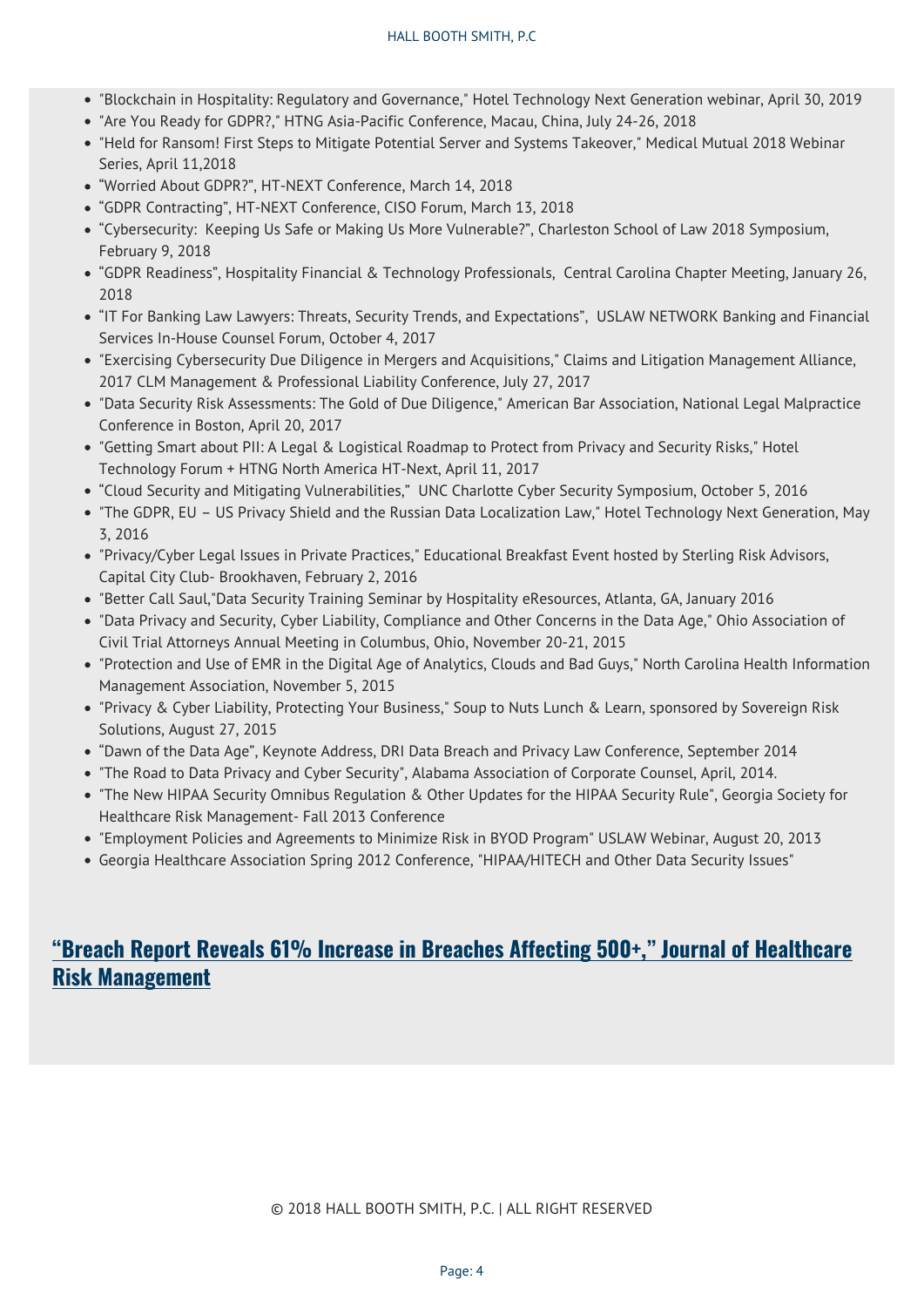#### [June 2, 2022](https://hallboothsmith.com/2022/06/)

In a Journal of Healthcare Risk Management article about the Office of Civil Rights submission of a report to Congress detailing more than 656 HIPAA

#### **[Virginia Amends the Virginia Consumer Data Protection Act \("VCDPA"\)](https://hallboothsmith.com/virginia-amends-the-virginia-consumer-data-protection-act-vcdpa/)**

[April 19, 2022](https://hallboothsmith.com/2022/04/) Written by: Richard Sheinis, Esq. As many of you know, the VCDPA is scheduled to go into effect on January 1, 2023. In advance of the

#### **["How Specialists Insurance Can Mitigate Cyber Risk," Raconteur](https://hallboothsmith.com/how-specialists-insurance-can-mitigate-cyber-risk-raconteur/)**

#### [April 14, 2022](https://hallboothsmith.com/2022/04/)

In a Raconteur article about the need for companies to ensure they have the right insurance policies to contend with rising cyber attacks, Richard Sheinis,

#### **[Utah About To Become The Fourth State To Pass Privacy Law](https://hallboothsmith.com/utah-about-to-become-the-fourth-state-to-pass-privacy-law/)**

[March 16, 2022](https://hallboothsmith.com/2022/03/) Written by: Richard Sheinis, Esq. On March 3, 2022 the Utah Consumer Privacy Act ("UCPA") was passed by the Utah legislature and sent to the Governor

### **["HIPAA Safe Harbor Offers Limited but Important Protection," Journal of Healthcare Risk](https://hallboothsmith.com/hipaa-safe-harbor-offers-limited-but-important-protection-journal-of-healthcare-risk-management/) [Management](https://hallboothsmith.com/hipaa-safe-harbor-offers-limited-but-important-protection-journal-of-healthcare-risk-management/)**

#### [February 22, 2022](https://hallboothsmith.com/2022/02/)

In a Journal of Healthcare Risk Management article about the HIPAA Safe Harbor Law in which HIPAA-covered entities and their business associates receive certain protections

### **["8 Considerations for Building a Strategic Privacy Program" ACC Docket](https://hallboothsmith.com/8-considerations-for-building-a-strategic-privacy-program-acc-docket/)**

[February 11, 2022](https://hallboothsmith.com/2022/02/)

In an article published in the Association of Corporate Counsel's ACC Docket, Hall Booth Smith Partner Richard Sheinis and

© 2018 HALL BOOTH SMITH, P.C. | ALL RIGHT RESERVED